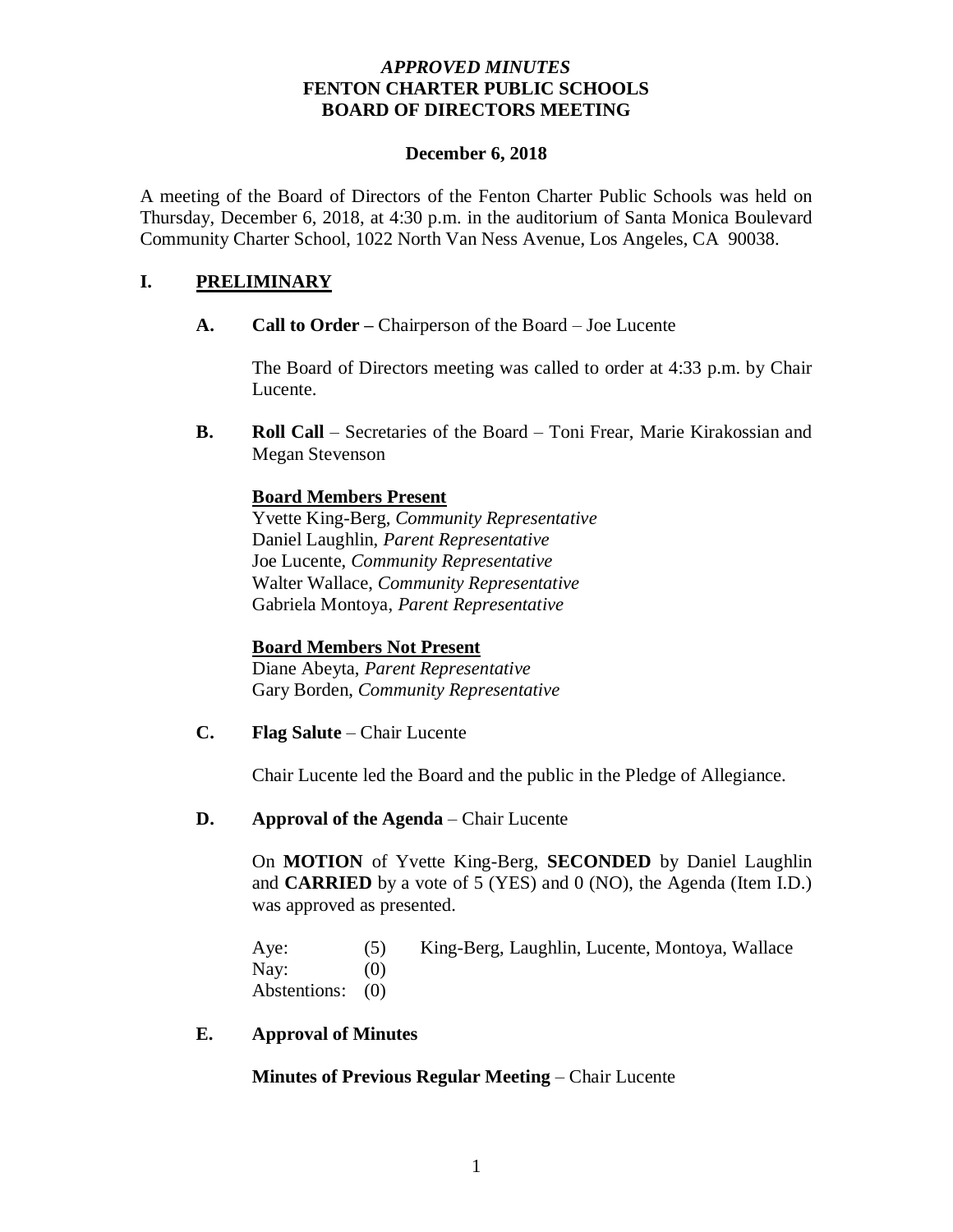On **MOTION** of Daniel Laughlin, **SECONDED** by Walter Wallace and **CARRIED** by a vote of 5 (YES) and 0 (NO), the minutes of the October 25, 2018 Regular Meeting (Item I.E.) were approved as presented.

Aye: (5) King-Berg, Laughlin, Lucente, Montoya, Wallace Nay:  $(0)$ Abstentions: (0)

# **II. COMMUNICATIONS**

## **A. Presentations from the Public** – Chair Lucente

There were no presentations from the public.

# **B. Committee/Council Reports**

Minutes of all meetings held by any committee and/or council were sent to the Board Members prior to this meeting.

There were no further reports by committees/councils.

# **C. Treasurer/CFO's Report**

Kristin Dietz, Vice President of EdTec, and Treasurer and CFO of the FCPS, presented the following update:

- Consolidated forecasted net income is now \$417,000, an increase over prior month of +\$503,000 due to the following:
	- o Updated prior year lottery and SMAA for actual received in excess of accrued revenues
	- o Updated SB 740 revenues for FPC, FCLA and STEM based on latest information from CSFA on anticipated funding this year
	- o Addition of Title IV funding not previously budgeted
- Cash balances and overall fiscal health remain very strong, and all sites continue to have positive cash balances.
- First Interim Reports submitted to LAUSD on November 26, 2018 and copies of all reports included in this month's financial presentation.

# **D. Directors' Reports**

Fenton Avenue Charter School (FACS) – Leticia Padilla Parra, Director, reported.

Santa Monica Boulevard Community Charter School (SMBCCS) – Cary Rabinowitz, Director, reported.

Fenton Primary Center (FPC) – Richard Parra, Director, reported.

Fenton STEM Academy (STEM) – Jennifer Miller, Director, reported.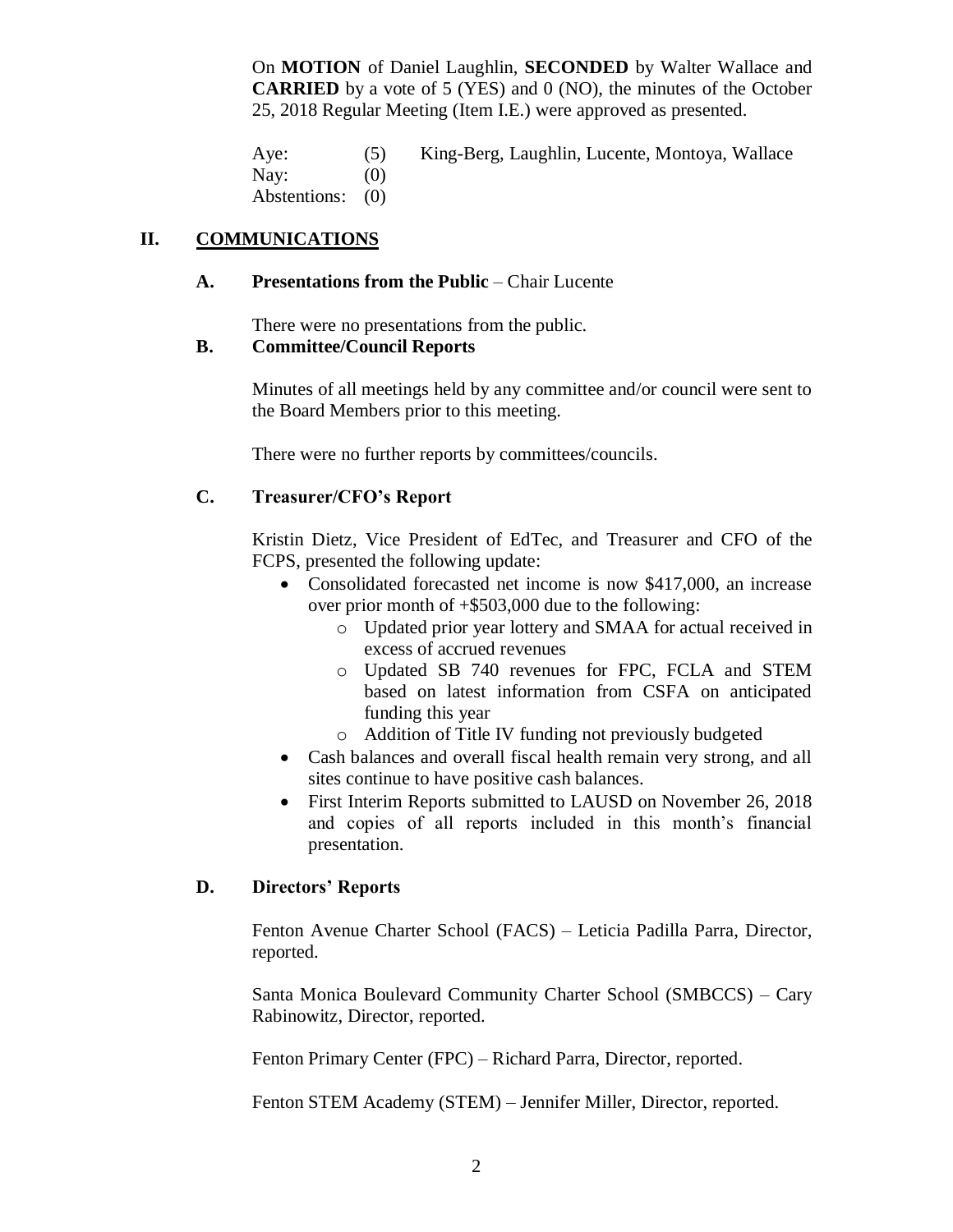Fenton Charter Leadership Academy (FCLA) – Jennifer Miller, Director, reported.

# **E. Chief Academic Officer's Report**

Fenton Charter Pubic Schools (FCPS) – Dr. David Riddick, Chief Academic Officer, reported.

# **F. Executive Director's Report**

Fenton Charter Public Schools (FCPS) – Irene Sumida, Executive Director, reported.

# **III. CONSENT AGENDA ITEMS**

**A. Recommendation to approve Memorandum of Understanding between "The World is Just a Book Away" ("WIJABA") and Fenton Avenue Charter School**

On **MOTION** of Yvette King-Berg, **SECONDED** by Gabriela Montoya and **CARRIED** by a vote of 5 (YES) and 0 (NO), the recommendation to approve the Consent Agenda (Items III.A.) was approved as presented.

Aye: (5) King-Berg, Laughlin, Lucente, Montoya, Wallace Nay:  $(0)$ Abstentions: (0)

# **IV. ITEMS SCHEDULED FOR ACTION**

## **A. Recommendation to receive and file the June 30, 2018 consolidated audit for the Fenton Charter Public Schools**

On **MOTION** of Walter Wallace. **SECONDED** by Daniel Laughlin and **CARRIED** by a vote of 5 (YES) and 0 (NO), the recommendation to receive and file the June 30, 2018 consolidated audit for the Fenton Charter Public Schools (Item IV.A.) was approved as received and presented.

| Aye:             | (5) | King-Berg, Laughlin, Lucente, Montoya, Wallace |
|------------------|-----|------------------------------------------------|
| Nay:             | (0) |                                                |
| Abstentions: (0) |     |                                                |

## **B. Recommendation to approve LAUSD Certification of Board Compliance Review**

On **MOTION** of Daniel Laughlin, **SECONDED** by Walter Wallace and **CARRIED** by a vote of 5 (YES) and 0 (NO), the recommendation to approve the LAUSD Certification of Board Compliance Review (Item IV.B.) was approved as presented.

Aye: (5) King-Berg, Laughlin, Lucente, Montoya, Wallace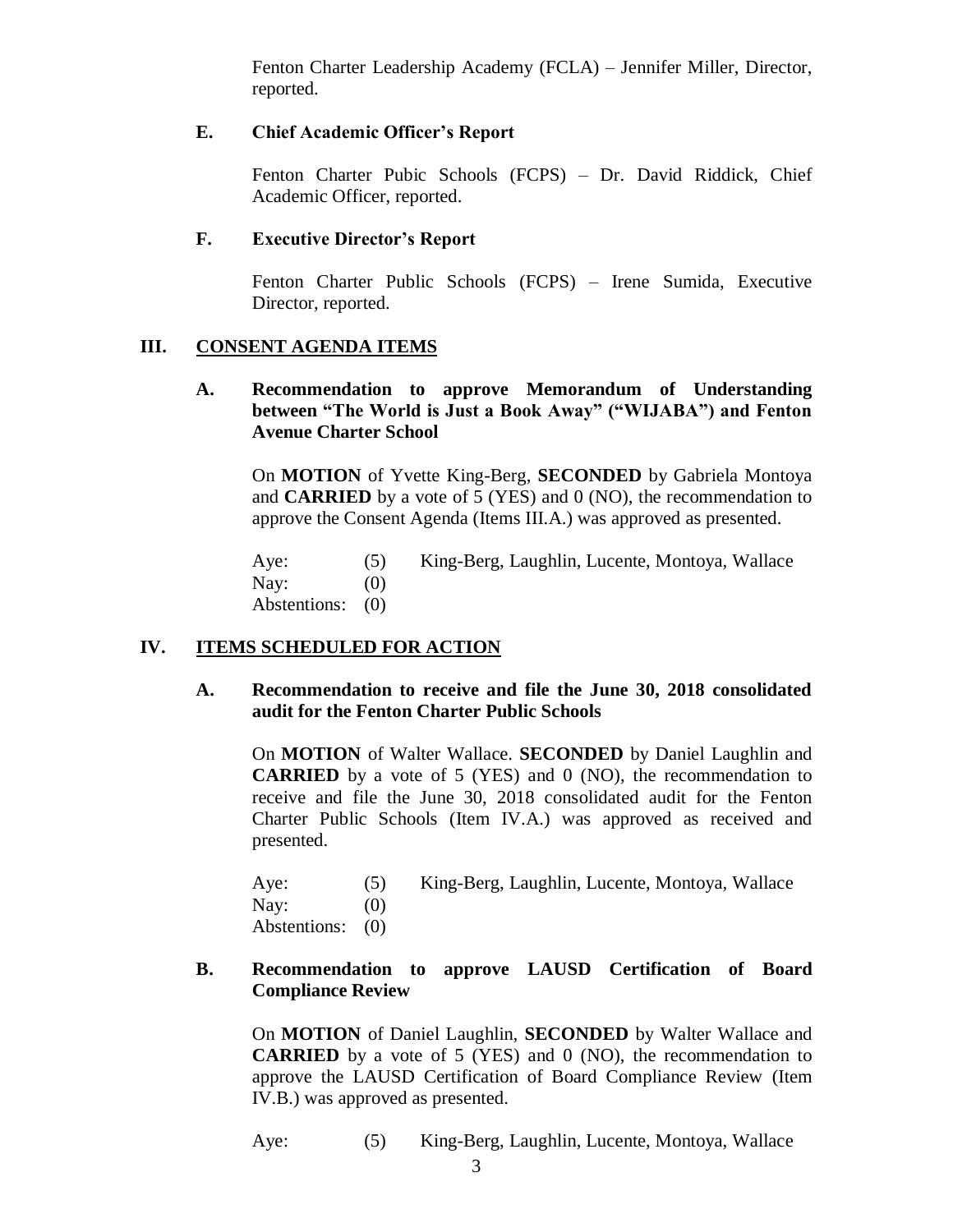Nay:  $(0)$ Abstentions: (0)

# **C. Recommendation to approve updated FCPS Boundaries Policy**

On **MOTION** of Gabriela Montoya, **SECONDED** by Yvette King-Berg and **CARRIED** by a vote of 5 (YES) and 0 (NO), the recommendation to approve the updated FCPS Boundaries Policy (Item IV.C.) was approved as presented.

| Aye:             | (5) | King-Berg, Laughlin, Lucente, Montoya, Wallace |
|------------------|-----|------------------------------------------------|
| Nay:             | (0) |                                                |
| Abstentions: (0) |     |                                                |

# **D. Recommendation to approve revised Procurement and Purchasing Procedures**

On **MOTION** of Yvette King-Berg, **SECONDED** by Walter Wallace and **CARRIED** by a vote of 5 (YES) and 0 (NO), the recommendation to approve the revised Procurement and Purchasing Procedures (Item IV.D.) was approved as presented.

Aye: (5) King-Berg, Laughlin, Lucente, Montoya, Wallace Nay:  $(0)$ Abstentions: (0)

# **V. ITEMS SCHEDULED FOR INFORMATION**

## **A. Update on revisions to FCPS Employee Handbook**

## **B. Update on FCPS OPEB Trust**

The following deposit to the OPEB Trust account will be made in December:

| Location                                        | Amount       |
|-------------------------------------------------|--------------|
| Fenton Avenue Charter School                    | \$106,225.96 |
| <b>Fenton Primary Center</b>                    | 85,182.03    |
| Santa Monica Boulevard Community Charter School | 145,337.64   |
| <b>Fenton STEM Academy</b>                      | 33,652.32    |
| Fenton Charter Leadership Academy               | 32,824.94    |
| <b>TOTAL</b>                                    | \$403,222.89 |

The amounts listed above will be transferred to the OPEB Trust account at East West Bank and then transferred to the OPEB Investment Account at Cathay Wealth Management.

## **C. Update from Ad Hoc Health Benefits Committee**

## **D. Update from Ad Hoc Instructional Focus Committee**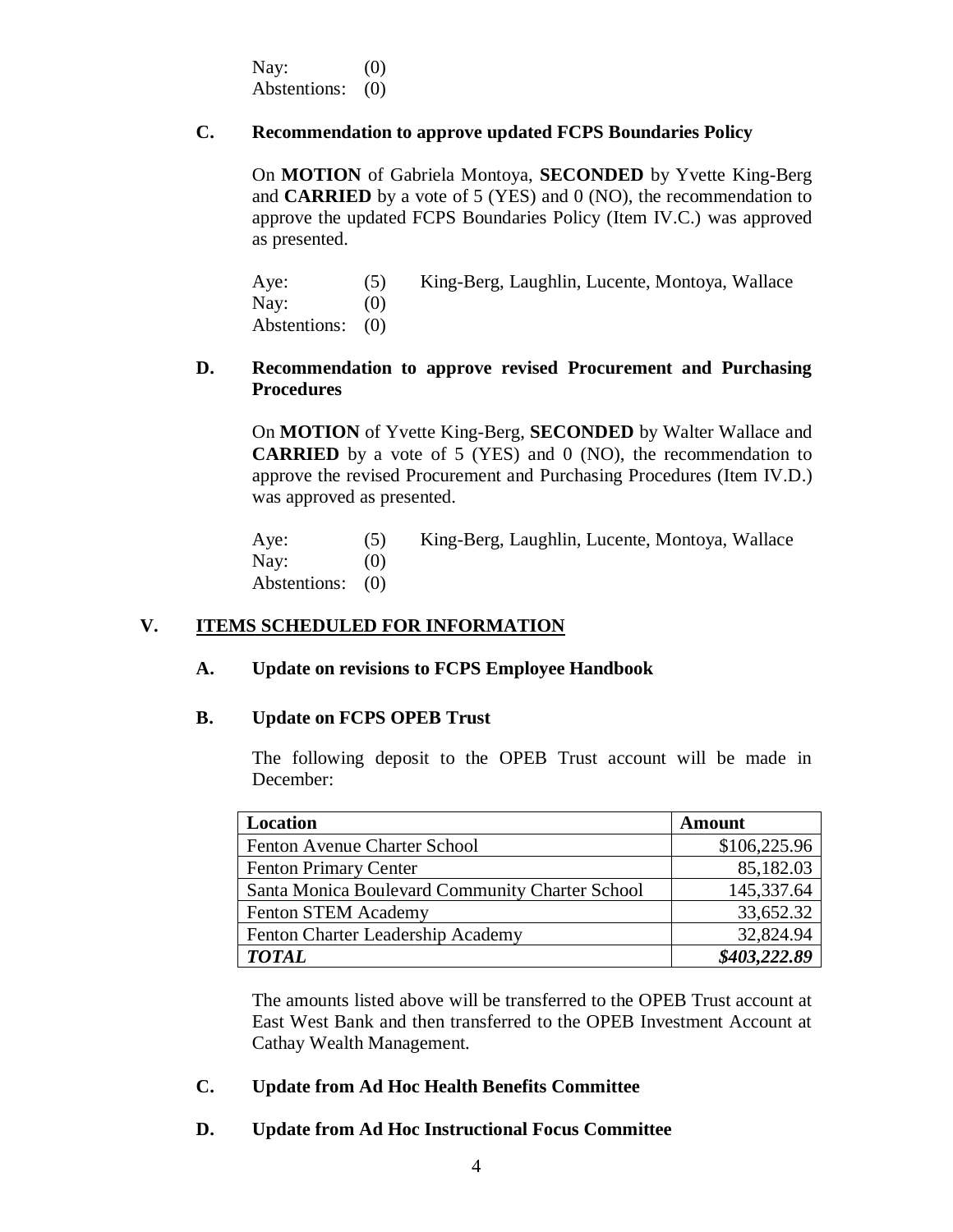*These were information items only and no action was taken.*

# **VI. CLOSED SESSION**

Chair Lucente made the following announcement:

"The Board of Directors will now be moving into closed session to discuss matters described in Section VI. Matters to be discussed are those permitted by Government Code Section 54956.8 – Conference with Real Property Negotiators, and Government Code Section 54957 – Public Employee Discipline/Dismissal/Release."

The Board convened to Closed Session at 5:59 p.m.

# **A. Government Code 54956.8 CONFERENCE WITH REAL PROPERTY NEGOTIATORS PROPERTY: 8928A Sunland Boulevard, Sun Valley, CA 91352**

## **B. Government Code 54957 PUBLIC EMPLOYEE DISCIPLINE/DISMISSAL/RELEASE**

# **VII. RETURN TO OPEN SESSION**

The Board reconvened to Open Session at 6:26 p.m.

Chair Lucente announced that no action had been taken in Closed Session.

# **VIII. ANNOUNCEMENTS**

# **IX. ADJOURNMENT**

The meeting was adjourned at 6:26 p.m.

The next regular meeting of the Board of Directors of the Fenton Charter Public Schools will be held on Thursday, January 31, 2019 at 4:30 p.m. in the boardroom of the Fenton Charter Public Schools, 8928B Sunland Boulevard, Sun Valley, CA 91352.